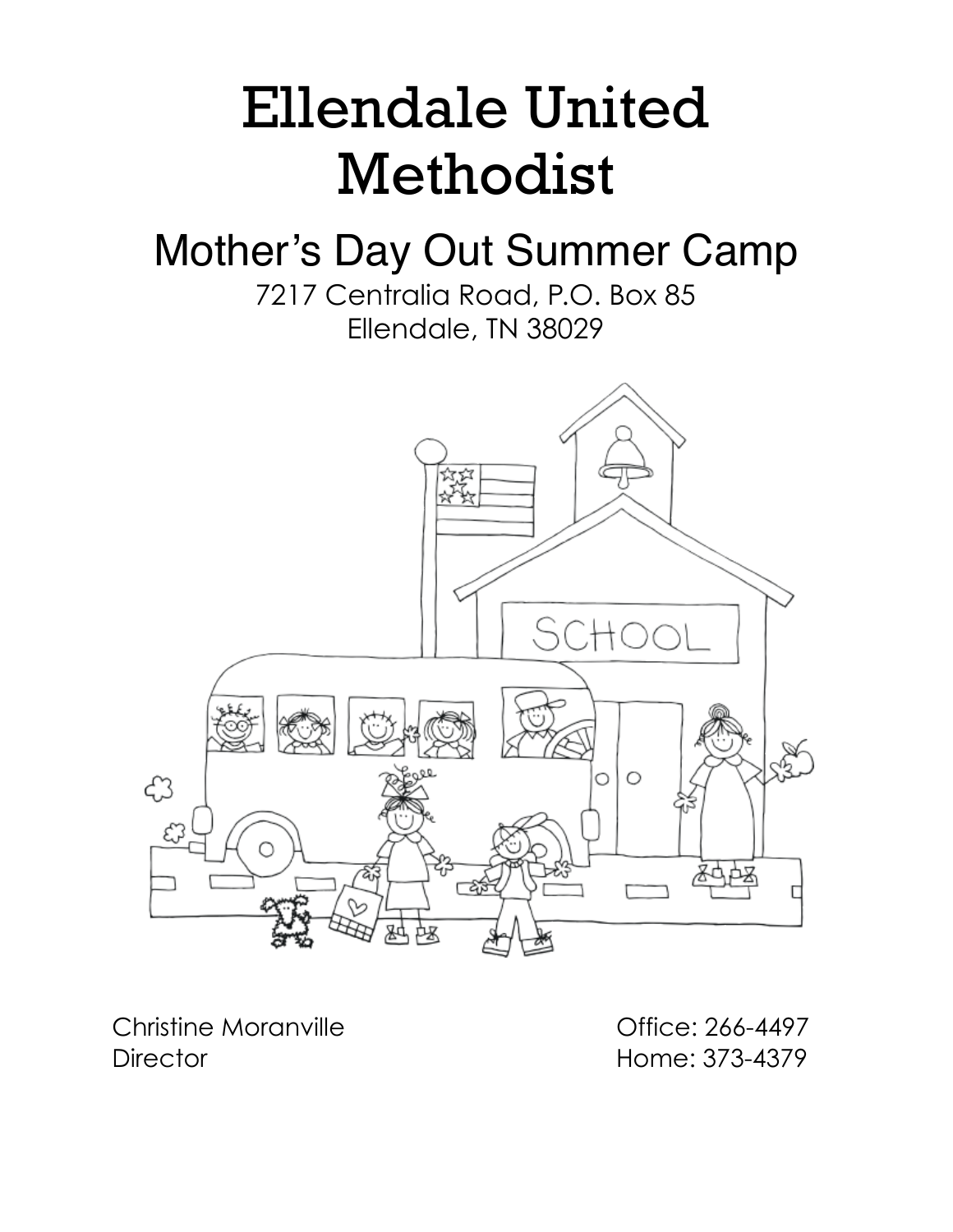# **PHILOSOPHY**

We are sincerely happy to have you participate in our program. We hope this will be a wonderful experience for both you and your child. The purpose of our program is to provide a loving, Christian atmosphere where pre-school children can learn to interact with peers and be exposed to various learning activities in a fun and safe environment. We want this to be a happy time for you and your child. The goals of the Mother's Day Out Summer Camp are to help each child to develop:

- a high degree of self-esteem
- confidence and self-reliance
- curiosity and a love of learning
- emotional and social behavior that is acceptable to him/herself and to others
- intellectual skills that will aid him/her in future years.

The curriculum includes planned activities in language arts, math, science, social studies, physical education, art and music.

# **GENERAL INFORMATION**

We operate for 2 months beginning in June through July. Closing for inclement weather will be publicized on our website and/or Facebook page. Hours of operation are from 9:30 a.m. - 2:30 p.m. We currently only offer the program on Tuesdays and Thursdays.

# **ENROLLMENT AND HEALTH FORMS**

We must have a **current** enrollment form for **every** child providing emergency information on file. Please keep us informed of any change of address, home, work or emergency telephone numbers. We must have a current health form checklist and immunization records on file. Please advise your child's teacher and the office of **any allergies**, particularly food allergies.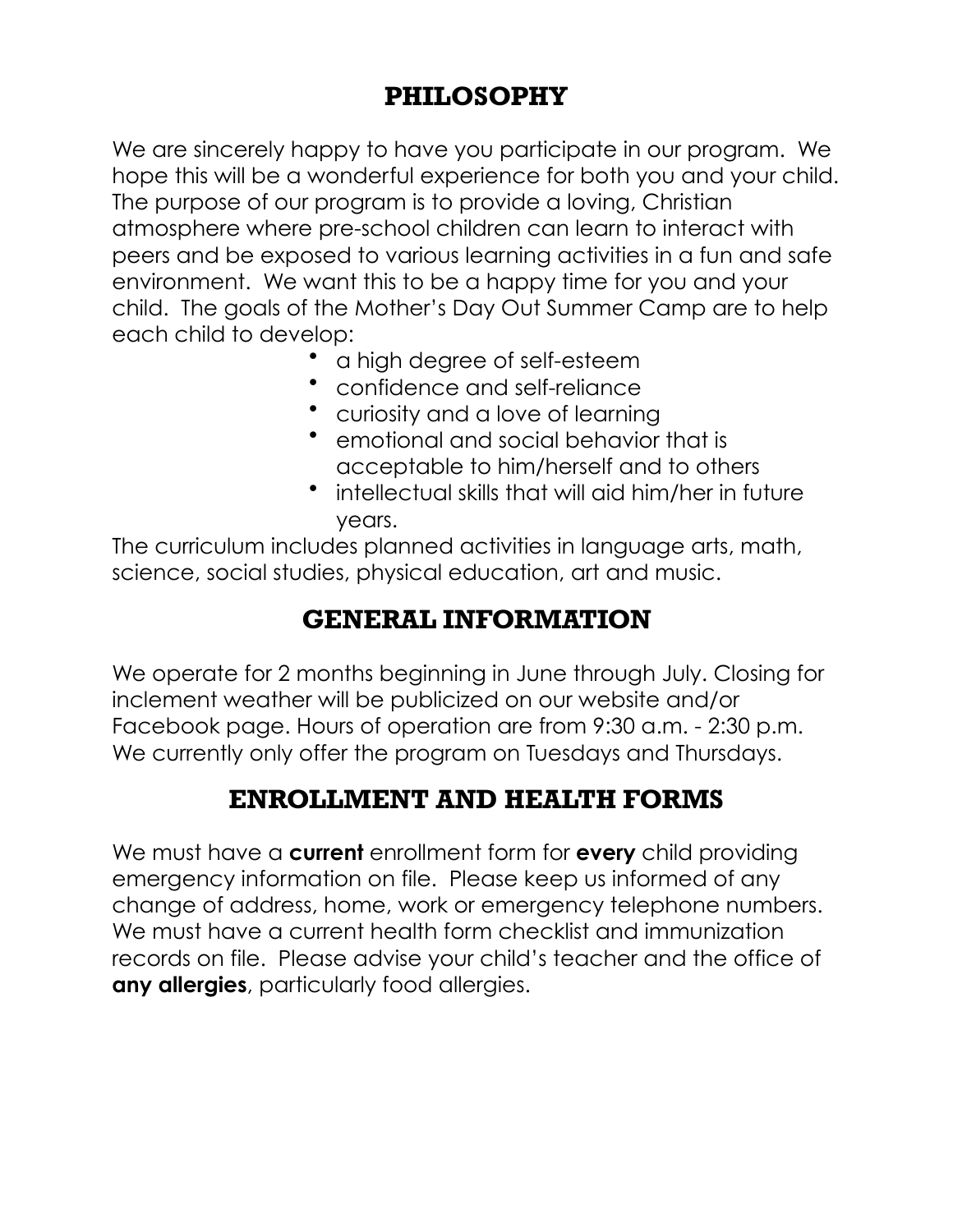# **TUITION & FEES**

**Enrollment Fee**: An enrollment fee of \$25 per student MUST accompany all registration forms. Siblings receive a \$10 discount. \*Please remember this fee is non-refundable if you decide not to attend EUMC Mother's Day Out Summer Camp.

**Tuition:** is due the first week of each month. Tuition is \$140 for 2 day/ wk for all ages/classes. Tuition is \$70 for 1 day/wk for all ages/classes. There is a \$10 sibling discount. All fees must be paid whether or not your child attends a session. No credit is given for absences. You may send your check in your child's folder in an envelope marked "tuition", or you may drop it by the office. Please make all checks payable to EUMC Mother's Day Out and write your child's name in the lower left corner.

**Late Fees:** Tuition is due during the first week of the month, and a \$5 late fee will apply after the 15<sup>th</sup> of the month. If timely payment of tuition or late fees presents a problem for your family, please see the director to discuss possible payment options.

#### **ILLNESS**

Please inform the office when your child will be out for any reason. This enables us to stay advised of potential infectious illnesses.

To protect your child and others we will abide by the following guidelines. Children with these symptoms cannot be brought to the MDO:

\*Temperatures over 100.5 degrees (oral)

\*Diarrhea or vomiting in the last 24 hours

\*Any undiagnosed rash

\*Sore or discharging eyes, ears, and noses (thick/runny)

If your child becomes sick during the day, the staff will make every effort to contact you. If we cannot contact you, we will then call the contact you have on your emergency contact list. Sick children must be picked up within the hour of the sick call. This is because any contagious children must be isolated from all other children. Children must be free from symptoms for 24 hours before returning to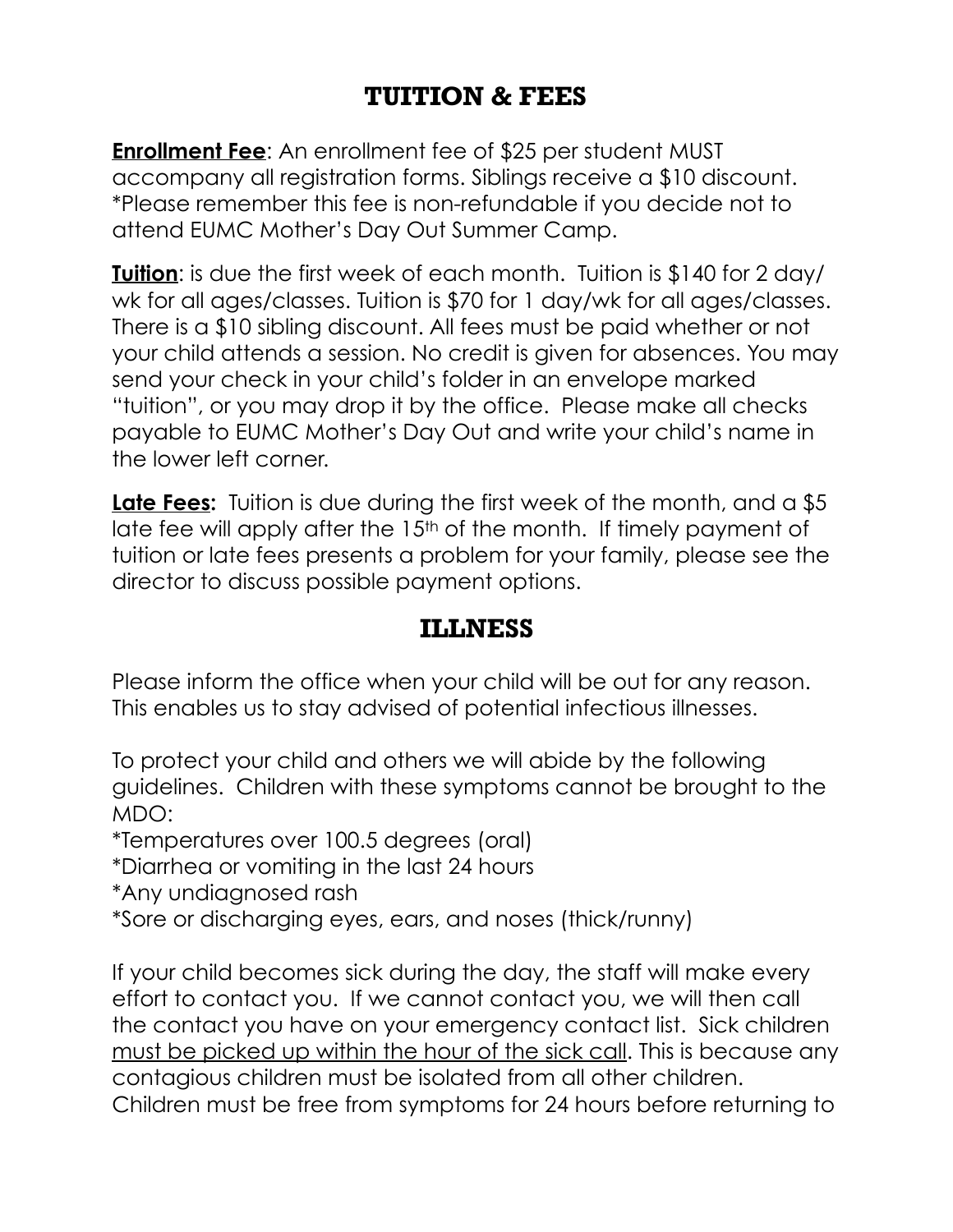Preschool. Some contagious illnesses (such as pink eye, ring worm, strep throat, etc…) will require proof of treatment to return to center.

Children must be free of fever 24 hours (without the aid of Tylenol, Motrin or other fever reducers) before returning to school. We reserve the right to refuse to admit anyone who shows signs of being ill. This is for your child's protection, as well as the other children.

Please keep your emergency form up to date so that someone is always available by phone if we need to contact them.

# **DROP-OFF/PICK-UP POLICIES**

Even though we arrive earlier, your child's day begins at 9:30 am. We really appreciate your consideration of the staff, as they spend time before 9:30 am preparing for the day. Please do not bring your children early; however, they need to arrive on time. Prompt pick-up at 2:30 is expected.You are considered late after 2:35.Excessive late pick-ups will result in a late pick-up fee of \$5.00 per child each time. Unavoidable circumstances are up to the director's discretion. Please be considerate of the teacher, they have children to pick up from school also.

You will need to sign your child in and out each day on a sign in/out sheet provided by the front office. Parents must sign his/her name and the time the child is signed in and out. You will need to send a written note to school or call us if someone other than those on your list will be picking up your child. It is Mother's Day Out Policy to ID anyone we do not know.

### **DAILY ROUTINE/NAPS**

It is our desire that you can go about your "day out" feeling comfortable that your child is in a safe and loving environment with many fun and constructive ideas presented by a caring staff.

Every day at EUMC Mother's Day Out is a planned day. Our staff spends time and effort in creating new challenges and in keeping your child content. It is our goal to provide a happy and safe environment. Being able to separate from parents and becoming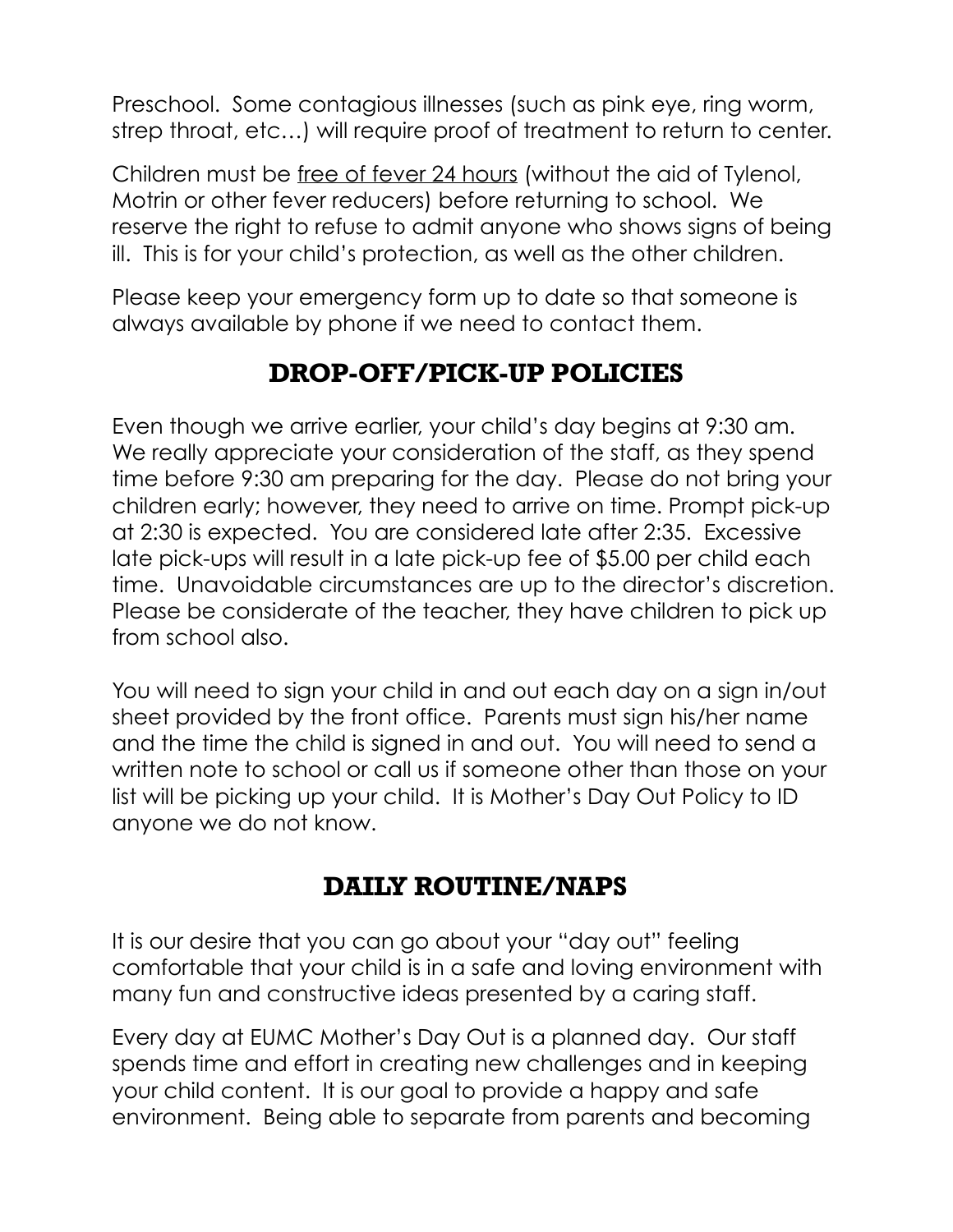comfortable in a group situation is a big accomplishment for children this age.

Our toddlers, two, and three year olds begin to share, take turns, pick up and sort toys. They also enjoy hearing stories at circle time, singing and learning finger plays. Colors and shapes are emphasized at this age. Daily art activities are provided and encouraged. Three year olds begin using scissors during the year. All children have the opportunity for large motor development through climbing, digging, jumping, and running on the playground or playing with balls, hoops, and organized games.

Teachers assist children with snack and lunch, but independence is encouraged whenever possible. Our two year old teachers also help with toilet training**.** 

Daytime naps are important for toddlers, twos and threes. Quiet music is played and children are encouraged to rest for about an hour. This time also gives teachers an opportunity to gather belongings and write brief notes about your child's day.

Our four year olds build on the three year old curriculum. Names, letter recognition, numbers and handwriting become a focus. The four year olds will also have a rest time in the afternoon. Even though many have given up naps at this age, we will encourage them to stay on their mats and listen to quiet music. This will be expected of them in Kindergarten as well. You may send in a small stuffed animal or soft doll to rest with them.

#### **DISCIPLINE**

Positive guidance and redirection are the tools we use in shaping behavior. "Time out" is usually sufficient discipline. In the event of continued unacceptable behavior (repeated biting, hitting, name calling, or excessive aggressiveness), the child may need to be removed from the class and brought to the office. The director and/ or teacher will always notify you if this becomes necessary. Three or more instances of inappropriate behavior would indicate that a conference could be helpful.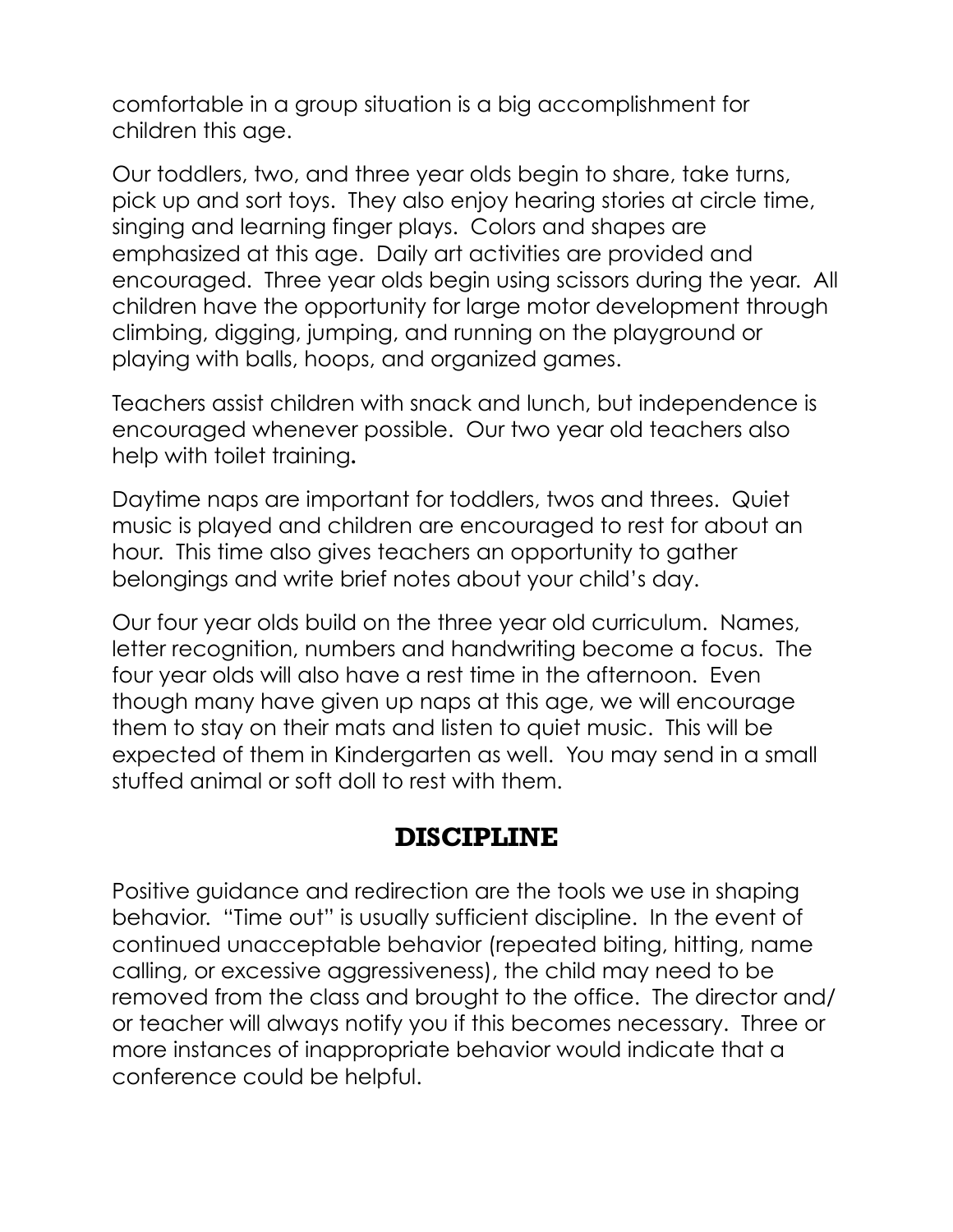# **FREQUENTLY ASKED QUESTIONS:**

#### **What is your return check policy?**

There will be a \$20.00 fee charged for all returned checks. After three returned checks, payments will only be accepted in the form of money orders or cash.

#### **What if I choose to withdraw my child from the program?**

In order to fill openings in a timely manner, a written two-week notice MUST be given to the director if you plan to withdraw your child from the program during the session. If proper notice is not given, you will be charged for that month's tuition. No refunds will be given for pre-payment.

#### **Can I send in treats for my child's birthday?**

Your child's birthday is his/her special day. We are glad to have treats brought in but ask that you please check with your child's teacher in advance. We will distribute party invitations for you but can only do so if every child is included.

#### **What if my child has dietary restrictions?**

If your child has an allergy (peanut, tree nuts, etc.) accommodations will be made specifically for your child's classroom. All of our snacks will be nut and tree-nut free. If your child has another allergy or restriction (i.e. gluten, milk, eggs, soy, etc.) we ask that you provide non-perishable snacks to be kept at the center for your child. If an Epi-pen is needed for severe allergic reactions, it can be registered and stored in the director's office.

#### **What should I pack for lunches?**

Please pack a nutritious lunch with drink each day; milk is preferred. Cake, candy, and other sweets are discouraged. A morning snack will be provided each day. Label all lunch boxes, thermoses, and containers.

#### **What should my child wear?**

Outside play is a part of our schedule everyday except in inclement weather. The children also participate in, sometimes messy, crafts each day. Dress your child accordingly.

#### **Should I label my child's belongings?**

YES! Please LABEL, LABEL, LABEL. We will try to be very careful with your child's belongings, but many of the children's items and clothing are identical. We cannot be responsible for items that are not labeled and lost.

# MANY THANKS FOR YOUR COOPERATION! ENJOY YOUR DAY OUT!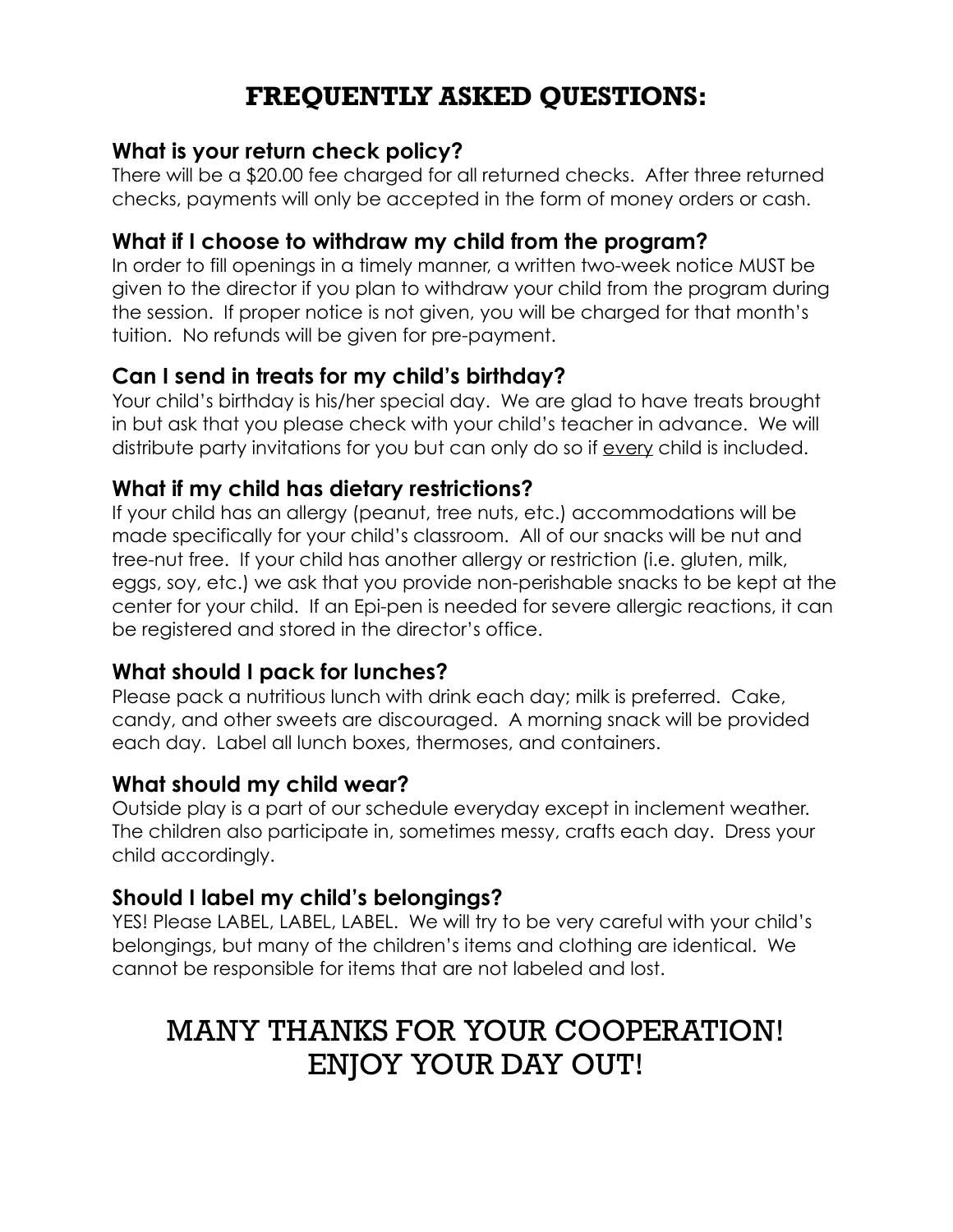# **WHAT TO BRING**

#### **NURSERY PLEASE LABEL ALL BELONGINGS WITH YOUR CHILD'S NAME**

- 5 diapers
- Bag with a complete change of clothes including socks
- Bib
- Ointment (if needed due to a mild rash)
- Blanket/security item
- Lunch/bottles

#### **TODDLER CLASS PLEASE LABEL ALL BELONGINGS WITH YOUR CHILD'S NAME**

- 5 Diapers
- Rest mat (roll kind or plastic with crib sheet) and blanket
- Bag with a complete change of clothing
- Bib
- Blanket/security item (stuffed animal or doll for nap)
- Lunch The box with the flip-n-sip thermos is recommended. If your child is familiar with straw type cups this makes packing milk easier. Simple finger foods are suggested – small sandwiches, cheese & crackers, fruit or veggies cut up. Please omit sweets.
- Empty sippy cup (for snack time)

#### **2 YEAR OLD CLASS**

#### **PLEASE LABEL ALL BELONGINGS WITH YOUR CHILD'S NAME**

- 5 Pull up diapers with easy open sides
- Rest mat (roll kind or plastic with crib sheet) and blanket
- Bag with a complete change of clothing
- Blanket
- Security item (stuffed animal or doll for nap)
- Lunch The box with the flip-n-sip thermos is recommended. If your child is familiar with straw type cups this makes packing milk easier. Simple finger foods are suggested – small sandwiches, cheese & crackers, fruit or veggies cut up. Please omit sweets.
- Empty sippy cup (for snack time)